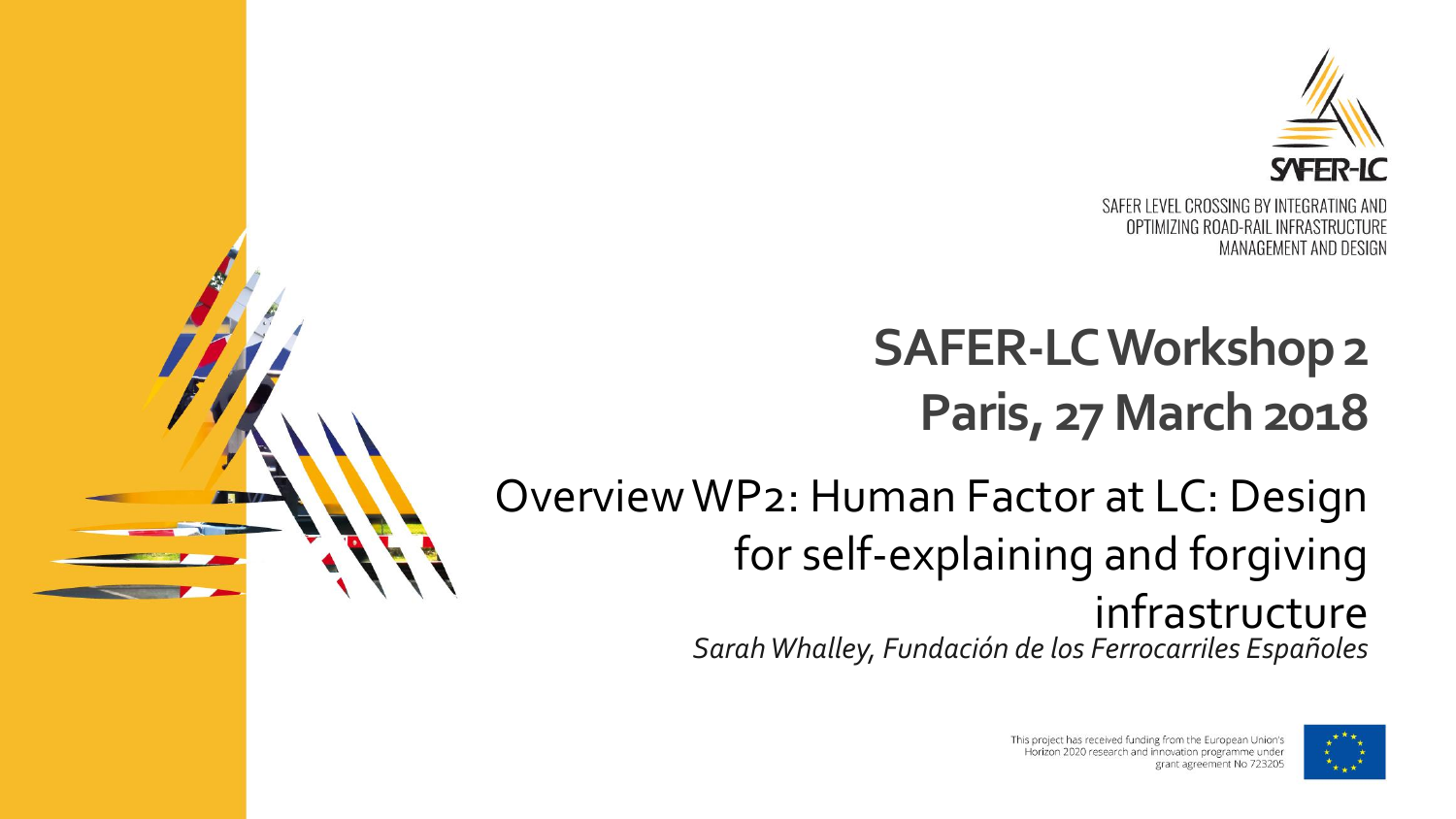

## WP2: Human Factor at LC: Design for self-explaining and forgiving infrastructure (M1-M34)

▲ **Participants**: FFE (Spain), DLR (Germany), UIC (France), VTT (Finland), UNIROMA3 (Italy), SNCF (France), CERTH-HIT (Greece), TRAINOSE (Greece), INTADER (Turkey), COMM (Hungary)

#### **Objective:**

Enhance the safety performance of LC infrastructures from a **human factor perspective**, making them more self-explaining and forgiving, designed to **take into account the needs of different road and rail users**, and especially issues related to **vulnerable users**.

The objective will be met delivering the following activities:

▪**Development of a human factors methodological framework;** 

▪**Design and evaluation of innovative human-centred low cost measures** (technological nontechnological) encompassing different types of LC users.

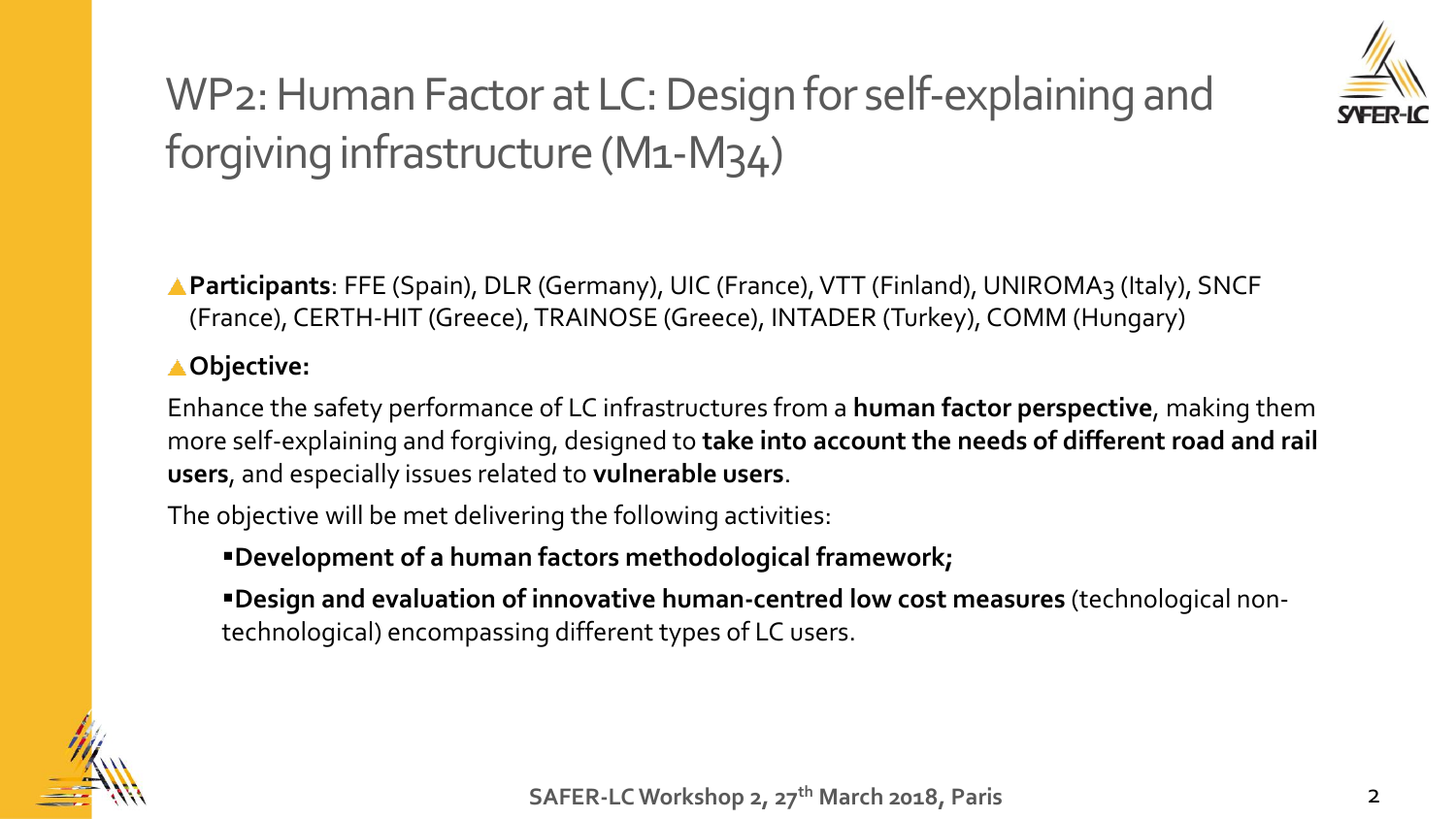

## Work package 2 overview



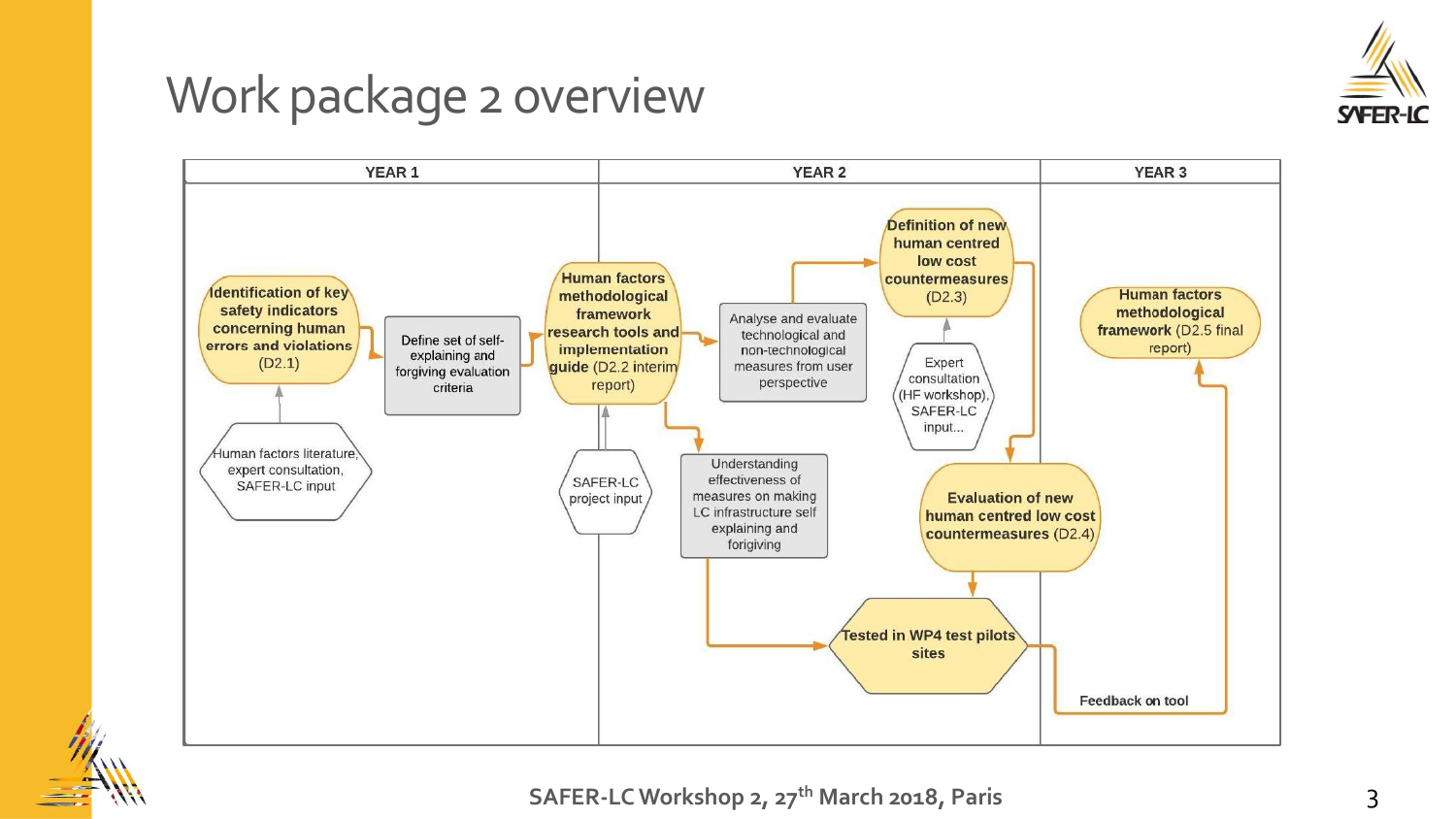

### Progress and results to date

- **Task 2.1**: *Deliverable 2.1. State of the art of LC safety analysis: identification of key safety indicators concerning human errors and violations* published on **[www.safer-lc.eu](http://www.safer-lc.eu/)** and a human factors bibliographic database accessible to all project partners on the SAFER-LC extranet.
- ▲ Task 2.2: Human factors methodological framework and application guide for testing Working document.
- **Task 2.3:** Workshop: Human Centred Safety Measures to Enhance LC-Safety.

| Insertar Diseño de página Fórmulas Datos Revisar Vista V ;Qué desea hacer?<br>$\leftarrow$ $\rightarrow$ $C$ $\Omega$<br>→ 肌 田 三<br>Inicio<br>… 5 ☆<br>4 safer-locu/deliverables-publications-5<br><b>Cortar</b><br>$\sum$ Autosuma $\sqrt{ }$<br>Aw<br>$\cdot$ 20 $\cdot$ A' $\cdot$ $=$ $\equiv$ $-$<br>Calibri<br>P Aiustar texto<br>$\sqrt{4}$ Relienar<br><b>LEAP</b><br><b>En Copiar</b><br>Ordenar Buscary<br>Insertar Eliminar Formato<br>Formate Dar formate Rueno<br>王王 日Combinary centrar · 【 · % ass 】 「 名<br>$s \cdot \cdots \cdot \alpha \cdot A \cdot \equiv \equiv \equiv$<br><b>SEADCH</b><br>$\Omega$<br>Copiar formato<br><b>E</b> Borrer<br>$\sim$<br>endicional - como tabla -<br>$\sim$<br>Fotbas<br>Modificar.<br>Portapapeles<br>Fuente<br>Número<br>Celdas<br>Allineación<br>SAFER LEVEL CROSSING BY<br>ADVERTENCIA DE SEGURIDAD Se ha deshabilitado la actualización automática de los vínculos<br>Habilitar contenido<br>INTEGRATING AND<br>$\mathbf{v}$   $\times$ $\checkmark$ $\check{F}$<br>$\Delta$ 1<br>ABOUT SAFER-LC.<br>OPTIMIZING ROAD-RAIL<br><b>INFRASTRUCTURE</b><br>SYFER-IC<br>$=$ Title<br><b>Author</b><br><b>Executor</b> Key words<br>$\overline{\phantom{a}}$ Country<br>Document type<br>$\blacksquare$ Type LC $\blacksquare$<br>$= Year$<br><b>CONSORTIUM</b><br>MANAGEMENT AND DESIGN<br>Researchinto the causes of pedestrian accidents at level crossings and   Identification and use of decision points at lootpath and uses worked crossings.<br>Parsive footpath<br>1 RSSB<br>Dec 2013 (revised June 2015) UK<br><b>Plesearch project</b><br>Human Factors related to decision points; Design principles for decision points<br>potential solutions: Decision point preliminary report: revision 1<br><b>PROJECT STRUCTURE</b><br>Causes of pedestrian accidents atlevel crossings; new cost-effective mitigations to<br>T384 Research interfire o aussex of pedemian accidents at level crossings<br>$2$ RS50<br>action out. The Hughest in strategies and served for another price of the relation pole and one<br>Fleeearchgeoject<br>and potential rolutions<br>worked orossings<br>DELIVERABLES & PUBLICATIONS<br>DELIVERABLES & PUBLICATIONS<br>Road uner information requirements: Human factors good practice: Road user<br>a resso<br>Researchinto signs and signals at level crossings<br>behaviour at LC: Design-proposals for improved signs and signals at level crossings [2011<br>Pleasanchipscient<br>stead, audtors and tacific information)<br>EVENTS<br>CRC for Rail Innovation: Angela Vallace , Leui<br>Human factors contributing to level crossing collisions: Perception and acceptance of November 2008<br>Level Crossings Research Database<br>Australia<br>Researchipsclect<br>McCusher, Likeblanch<br>risk: Encry and lappes: Violations<br>LINKS<br><b>LEAD</b><br><b>DISSEMINATION</b><br>WP.<br>CFC for Rail Innovation: Amelia Searle, Lee DIMia,<br>Road user behaviour at level crossings; identification of high-risk level crossing users:   2012<br>An investigation of risk-takers at raily autovel prostings<br><b>Bustissin and beyond</b><br><b>Fingearch project</b><br>human factor contributors to the side behaviour of these level crossing user groups:<br>Day Day on<br>NO.<br><b>LEVEL</b><br>DELIVEDARLE NAME<br><b>PARTICIPANT</b><br>CONTACT<br>Human factors evaluation of a novel Australian approach for activating<br>2015<br><b>B</b> Lance & Wullema<br>Evaluation, driving strudator<br>Australia<br>Scientific article<br>PU.<br>D1.1 @ Analysis of level crossing safety in Europe and<br>1 FFE<br>raily avievel crossings<br>beyond<br>Assessment of safets at level crossings in UNECE member countries and  Key contributors factors to unsafe conditions at level crossings, recommended<br>MEMBERS AREA<br>UNECE (Group of Expens on Improving Safety a<br><b>LINECE Expert Geoup Report</b><br>other selected countries and maregic framework for improving safety at<br>improvement measures, strategic framework for improving safety at level crossings at 2017<br>International<br>Level Crossmast<br>international and national level<br>level crossings<br>PU-<br>D1.2 C Level crossing accidents and factors behind them<br>VIT<br>beerless weight enough selfense of the fourthe fourthe file principles<br>Private Risk Crashes Mixed Casuahu Fatalnulnium<br>2015<br>US.<br>D Haleem, K<br><b>Please anchipager</b><br>grade orossings in the United States<br>PU.<br>D1.3 cf Needs and requirements for improving level crossing 1 UIC<br>An on-road network analysis-based approach to studying driver situation<br>safety<br>3 Salmon, P. Lenné, M. Young, K. Malker, G.<br>Situation av arrenezz Pallieuel croczingz Driver behaviour Network analyzic<br>2013<br>Aumala<br>Basanyikinansi<br>avareness at radiovel crossing<br>of the art of LC safety analysis identification of 2<br>The crash at Kerang: Investigating systemic and psychological factors<br>10 Salmon, P. Read, G. Stanton, N. Lenné, M.<br>2013<br>Rail evel orossings Kerang Systems Schema Accident analysis<br>Australia<br>Research paper<br>inading to unintentional non-complange at rail level crossings<br>ey safety indicators concerning human errors at<br>Size speed bias or size anival effect - How judgments of vehicles' approach Time TTA Gap Railways Trucks Crashez<br>2016<br>11 Petroldt.<br>Research paper<br>Germany<br>speed and time to antical are influenced by the vehicles' size.<br>Human factor methodological framework and<br><b>UIC</b><br>PU<br>D2.2<br>Level crossing collisions Size-speed illusion Eye movements Speed perception Motion anns.<br>12 Clark, H. Perrone, J. Isler, R. Charlton, S.<br>The tole of eye movements in the size-speed Busion of approaching trains<br>New Zealand<br>Research paper<br>application guide for testing (interim report)<br>namansin<br>This project has received funding from<br>e European Union's Horizon 2020<br>Fasting on the stre-speed Busin of approaching rate as trains: What we Level crossing collisions Size-speed Busin Townsens David to Business Speed<br><b>DLR</b><br><b>PH</b><br>D <sub>2.3</sub><br>Definition of new human centred low cost<br><b>DOM</b><br>13 Clark, H. Pemone, J. Islan, R. Charlton, S.<br>Nev Zealand<br>Research paper<br>research and innovation programme<br>can learn from our eve movements<br>perception Railray<br>countermeasures<br>under grant agreement No 723205<br>$112341$ $1314561$ $1718191$ $1011112131$ $141131$ $15130131$ $181$ $911$ | Deliverables & Publications > X | <b>CONTRACTOR</b> | $\mathbf{H}$                    | SAFER-LC Task 2.1 Human factors biblio database.sfor fsolo lectural - Facel | $\sim$                        |
|-----------------------------------------------------------------------------------------------------------------------------------------------------------------------------------------------------------------------------------------------------------------------------------------------------------------------------------------------------------------------------------------------------------------------------------------------------------------------------------------------------------------------------------------------------------------------------------------------------------------------------------------------------------------------------------------------------------------------------------------------------------------------------------------------------------------------------------------------------------------------------------------------------------------------------------------------------------------------------------------------------------------------------------------------------------------------------------------------------------------------------------------------------------------------------------------------------------------------------------------------------------------------------------------------------------------------------------------------------------------------------------------------------------------------------------------------------------------------------------------------------------------------------------------------------------------------------------------------------------------------------------------------------------------------------------------------------------------------------------------------------------------------------------------------------------------------------------------------------------------------------------------------------------------------------------------------------------------------------------------------------------------------------------------------------------------------------------------------------------------------------------------------------------------------------------------------------------------------------------------------------------------------------------------------------------------------------------------------------------------------------------------------------------------------------------------------------------------------------------------------------------------------------------------------------------------------------------------------------------------------------------------------------------------------------------------------------------------------------------------------------------------------------------------------------------------------------------------------------------------------------------------------------------------------------------------------------------------------------------------------------------------------------------------------------------------------------------------------------------------------------------------------------------------------------------------------------------------------------------------------------------------------------------------------------------------------------------------------------------------------------------------------------------------------------------------------------------------------------------------------------------------------------------------------------------------------------------------------------------------------------------------------------------------------------------------------------------------------------------------------------------------------------------------------------------------------------------------------------------------------------------------------------------------------------------------------------------------------------------------------------------------------------------------------------------------------------------------------------------------------------------------------------------------------------------------------------------------------------------------------------------------------------------------------------------------------------------------------------------------------------------------------------------------------------------------------------------------------------------------------------------------------------------------------------------------------------------------------------------------------------------------------------------------------------------------------------------------------------------------------------------------------------------------------------------------------------------------------------------------------------------------------------------------------------------------------------------------------------------------------------------------------------------------------------------------------------------------------------------------------------------------------------------------------------------------------------------------------------------------------------------------------------------------------------------------------------------------------------------------------------------------------------------------------------------------------------------------------------------------------------------------------------------------------------------------------------------------------------------------------------------------------------------------------------------------------------------------------------------------------------------------------------------------------------------------------------------------------------------------------------------------------------------------------------------------------------------------------------------------------------------------------------------------------------------------------------------------------------------------------------------------------------------------------------------------------------------------------------------------------------------------------------------------------------------------------------------------------------------------------------------------------------------------------------------------------------------------------------------------------------------------------------------------------------------------------------------------------------|---------------------------------|-------------------|---------------------------------|-----------------------------------------------------------------------------|-------------------------------|
|                                                                                                                                                                                                                                                                                                                                                                                                                                                                                                                                                                                                                                                                                                                                                                                                                                                                                                                                                                                                                                                                                                                                                                                                                                                                                                                                                                                                                                                                                                                                                                                                                                                                                                                                                                                                                                                                                                                                                                                                                                                                                                                                                                                                                                                                                                                                                                                                                                                                                                                                                                                                                                                                                                                                                                                                                                                                                                                                                                                                                                                                                                                                                                                                                                                                                                                                                                                                                                                                                                                                                                                                                                                                                                                                                                                                                                                                                                                                                                                                                                                                                                                                                                                                                                                                                                                                                                                                                                                                                                                                                                                                                                                                                                                                                                                                                                                                                                                                                                                                                                                                                                                                                                                                                                                                                                                                                                                                                                                                                                                                                                                                                                                                                                                                                                                                                                                                                                                                                                                                                                                                                                                                                                                                                                                                                                                                                                                                                                                                                                                                                                                                     |                                 |                   |                                 |                                                                             | Sara SW. Whalley Q. Compartir |
|                                                                                                                                                                                                                                                                                                                                                                                                                                                                                                                                                                                                                                                                                                                                                                                                                                                                                                                                                                                                                                                                                                                                                                                                                                                                                                                                                                                                                                                                                                                                                                                                                                                                                                                                                                                                                                                                                                                                                                                                                                                                                                                                                                                                                                                                                                                                                                                                                                                                                                                                                                                                                                                                                                                                                                                                                                                                                                                                                                                                                                                                                                                                                                                                                                                                                                                                                                                                                                                                                                                                                                                                                                                                                                                                                                                                                                                                                                                                                                                                                                                                                                                                                                                                                                                                                                                                                                                                                                                                                                                                                                                                                                                                                                                                                                                                                                                                                                                                                                                                                                                                                                                                                                                                                                                                                                                                                                                                                                                                                                                                                                                                                                                                                                                                                                                                                                                                                                                                                                                                                                                                                                                                                                                                                                                                                                                                                                                                                                                                                                                                                                                                     |                                 |                   |                                 |                                                                             |                               |
|                                                                                                                                                                                                                                                                                                                                                                                                                                                                                                                                                                                                                                                                                                                                                                                                                                                                                                                                                                                                                                                                                                                                                                                                                                                                                                                                                                                                                                                                                                                                                                                                                                                                                                                                                                                                                                                                                                                                                                                                                                                                                                                                                                                                                                                                                                                                                                                                                                                                                                                                                                                                                                                                                                                                                                                                                                                                                                                                                                                                                                                                                                                                                                                                                                                                                                                                                                                                                                                                                                                                                                                                                                                                                                                                                                                                                                                                                                                                                                                                                                                                                                                                                                                                                                                                                                                                                                                                                                                                                                                                                                                                                                                                                                                                                                                                                                                                                                                                                                                                                                                                                                                                                                                                                                                                                                                                                                                                                                                                                                                                                                                                                                                                                                                                                                                                                                                                                                                                                                                                                                                                                                                                                                                                                                                                                                                                                                                                                                                                                                                                                                                                     |                                 |                   |                                 |                                                                             | v filtrar - seleccionar -     |
|                                                                                                                                                                                                                                                                                                                                                                                                                                                                                                                                                                                                                                                                                                                                                                                                                                                                                                                                                                                                                                                                                                                                                                                                                                                                                                                                                                                                                                                                                                                                                                                                                                                                                                                                                                                                                                                                                                                                                                                                                                                                                                                                                                                                                                                                                                                                                                                                                                                                                                                                                                                                                                                                                                                                                                                                                                                                                                                                                                                                                                                                                                                                                                                                                                                                                                                                                                                                                                                                                                                                                                                                                                                                                                                                                                                                                                                                                                                                                                                                                                                                                                                                                                                                                                                                                                                                                                                                                                                                                                                                                                                                                                                                                                                                                                                                                                                                                                                                                                                                                                                                                                                                                                                                                                                                                                                                                                                                                                                                                                                                                                                                                                                                                                                                                                                                                                                                                                                                                                                                                                                                                                                                                                                                                                                                                                                                                                                                                                                                                                                                                                                                     |                                 |                   |                                 |                                                                             |                               |
|                                                                                                                                                                                                                                                                                                                                                                                                                                                                                                                                                                                                                                                                                                                                                                                                                                                                                                                                                                                                                                                                                                                                                                                                                                                                                                                                                                                                                                                                                                                                                                                                                                                                                                                                                                                                                                                                                                                                                                                                                                                                                                                                                                                                                                                                                                                                                                                                                                                                                                                                                                                                                                                                                                                                                                                                                                                                                                                                                                                                                                                                                                                                                                                                                                                                                                                                                                                                                                                                                                                                                                                                                                                                                                                                                                                                                                                                                                                                                                                                                                                                                                                                                                                                                                                                                                                                                                                                                                                                                                                                                                                                                                                                                                                                                                                                                                                                                                                                                                                                                                                                                                                                                                                                                                                                                                                                                                                                                                                                                                                                                                                                                                                                                                                                                                                                                                                                                                                                                                                                                                                                                                                                                                                                                                                                                                                                                                                                                                                                                                                                                                                                     |                                 |                   |                                 |                                                                             |                               |
|                                                                                                                                                                                                                                                                                                                                                                                                                                                                                                                                                                                                                                                                                                                                                                                                                                                                                                                                                                                                                                                                                                                                                                                                                                                                                                                                                                                                                                                                                                                                                                                                                                                                                                                                                                                                                                                                                                                                                                                                                                                                                                                                                                                                                                                                                                                                                                                                                                                                                                                                                                                                                                                                                                                                                                                                                                                                                                                                                                                                                                                                                                                                                                                                                                                                                                                                                                                                                                                                                                                                                                                                                                                                                                                                                                                                                                                                                                                                                                                                                                                                                                                                                                                                                                                                                                                                                                                                                                                                                                                                                                                                                                                                                                                                                                                                                                                                                                                                                                                                                                                                                                                                                                                                                                                                                                                                                                                                                                                                                                                                                                                                                                                                                                                                                                                                                                                                                                                                                                                                                                                                                                                                                                                                                                                                                                                                                                                                                                                                                                                                                                                                     |                                 |                   |                                 |                                                                             |                               |
|                                                                                                                                                                                                                                                                                                                                                                                                                                                                                                                                                                                                                                                                                                                                                                                                                                                                                                                                                                                                                                                                                                                                                                                                                                                                                                                                                                                                                                                                                                                                                                                                                                                                                                                                                                                                                                                                                                                                                                                                                                                                                                                                                                                                                                                                                                                                                                                                                                                                                                                                                                                                                                                                                                                                                                                                                                                                                                                                                                                                                                                                                                                                                                                                                                                                                                                                                                                                                                                                                                                                                                                                                                                                                                                                                                                                                                                                                                                                                                                                                                                                                                                                                                                                                                                                                                                                                                                                                                                                                                                                                                                                                                                                                                                                                                                                                                                                                                                                                                                                                                                                                                                                                                                                                                                                                                                                                                                                                                                                                                                                                                                                                                                                                                                                                                                                                                                                                                                                                                                                                                                                                                                                                                                                                                                                                                                                                                                                                                                                                                                                                                                                     |                                 |                   |                                 |                                                                             |                               |
|                                                                                                                                                                                                                                                                                                                                                                                                                                                                                                                                                                                                                                                                                                                                                                                                                                                                                                                                                                                                                                                                                                                                                                                                                                                                                                                                                                                                                                                                                                                                                                                                                                                                                                                                                                                                                                                                                                                                                                                                                                                                                                                                                                                                                                                                                                                                                                                                                                                                                                                                                                                                                                                                                                                                                                                                                                                                                                                                                                                                                                                                                                                                                                                                                                                                                                                                                                                                                                                                                                                                                                                                                                                                                                                                                                                                                                                                                                                                                                                                                                                                                                                                                                                                                                                                                                                                                                                                                                                                                                                                                                                                                                                                                                                                                                                                                                                                                                                                                                                                                                                                                                                                                                                                                                                                                                                                                                                                                                                                                                                                                                                                                                                                                                                                                                                                                                                                                                                                                                                                                                                                                                                                                                                                                                                                                                                                                                                                                                                                                                                                                                                                     |                                 |                   |                                 |                                                                             |                               |
|                                                                                                                                                                                                                                                                                                                                                                                                                                                                                                                                                                                                                                                                                                                                                                                                                                                                                                                                                                                                                                                                                                                                                                                                                                                                                                                                                                                                                                                                                                                                                                                                                                                                                                                                                                                                                                                                                                                                                                                                                                                                                                                                                                                                                                                                                                                                                                                                                                                                                                                                                                                                                                                                                                                                                                                                                                                                                                                                                                                                                                                                                                                                                                                                                                                                                                                                                                                                                                                                                                                                                                                                                                                                                                                                                                                                                                                                                                                                                                                                                                                                                                                                                                                                                                                                                                                                                                                                                                                                                                                                                                                                                                                                                                                                                                                                                                                                                                                                                                                                                                                                                                                                                                                                                                                                                                                                                                                                                                                                                                                                                                                                                                                                                                                                                                                                                                                                                                                                                                                                                                                                                                                                                                                                                                                                                                                                                                                                                                                                                                                                                                                                     |                                 |                   |                                 |                                                                             | and user-warked LC            |
|                                                                                                                                                                                                                                                                                                                                                                                                                                                                                                                                                                                                                                                                                                                                                                                                                                                                                                                                                                                                                                                                                                                                                                                                                                                                                                                                                                                                                                                                                                                                                                                                                                                                                                                                                                                                                                                                                                                                                                                                                                                                                                                                                                                                                                                                                                                                                                                                                                                                                                                                                                                                                                                                                                                                                                                                                                                                                                                                                                                                                                                                                                                                                                                                                                                                                                                                                                                                                                                                                                                                                                                                                                                                                                                                                                                                                                                                                                                                                                                                                                                                                                                                                                                                                                                                                                                                                                                                                                                                                                                                                                                                                                                                                                                                                                                                                                                                                                                                                                                                                                                                                                                                                                                                                                                                                                                                                                                                                                                                                                                                                                                                                                                                                                                                                                                                                                                                                                                                                                                                                                                                                                                                                                                                                                                                                                                                                                                                                                                                                                                                                                                                     |                                 |                   |                                 |                                                                             |                               |
|                                                                                                                                                                                                                                                                                                                                                                                                                                                                                                                                                                                                                                                                                                                                                                                                                                                                                                                                                                                                                                                                                                                                                                                                                                                                                                                                                                                                                                                                                                                                                                                                                                                                                                                                                                                                                                                                                                                                                                                                                                                                                                                                                                                                                                                                                                                                                                                                                                                                                                                                                                                                                                                                                                                                                                                                                                                                                                                                                                                                                                                                                                                                                                                                                                                                                                                                                                                                                                                                                                                                                                                                                                                                                                                                                                                                                                                                                                                                                                                                                                                                                                                                                                                                                                                                                                                                                                                                                                                                                                                                                                                                                                                                                                                                                                                                                                                                                                                                                                                                                                                                                                                                                                                                                                                                                                                                                                                                                                                                                                                                                                                                                                                                                                                                                                                                                                                                                                                                                                                                                                                                                                                                                                                                                                                                                                                                                                                                                                                                                                                                                                                                     |                                 |                   |                                 |                                                                             |                               |
|                                                                                                                                                                                                                                                                                                                                                                                                                                                                                                                                                                                                                                                                                                                                                                                                                                                                                                                                                                                                                                                                                                                                                                                                                                                                                                                                                                                                                                                                                                                                                                                                                                                                                                                                                                                                                                                                                                                                                                                                                                                                                                                                                                                                                                                                                                                                                                                                                                                                                                                                                                                                                                                                                                                                                                                                                                                                                                                                                                                                                                                                                                                                                                                                                                                                                                                                                                                                                                                                                                                                                                                                                                                                                                                                                                                                                                                                                                                                                                                                                                                                                                                                                                                                                                                                                                                                                                                                                                                                                                                                                                                                                                                                                                                                                                                                                                                                                                                                                                                                                                                                                                                                                                                                                                                                                                                                                                                                                                                                                                                                                                                                                                                                                                                                                                                                                                                                                                                                                                                                                                                                                                                                                                                                                                                                                                                                                                                                                                                                                                                                                                                                     |                                 |                   |                                 |                                                                             |                               |
|                                                                                                                                                                                                                                                                                                                                                                                                                                                                                                                                                                                                                                                                                                                                                                                                                                                                                                                                                                                                                                                                                                                                                                                                                                                                                                                                                                                                                                                                                                                                                                                                                                                                                                                                                                                                                                                                                                                                                                                                                                                                                                                                                                                                                                                                                                                                                                                                                                                                                                                                                                                                                                                                                                                                                                                                                                                                                                                                                                                                                                                                                                                                                                                                                                                                                                                                                                                                                                                                                                                                                                                                                                                                                                                                                                                                                                                                                                                                                                                                                                                                                                                                                                                                                                                                                                                                                                                                                                                                                                                                                                                                                                                                                                                                                                                                                                                                                                                                                                                                                                                                                                                                                                                                                                                                                                                                                                                                                                                                                                                                                                                                                                                                                                                                                                                                                                                                                                                                                                                                                                                                                                                                                                                                                                                                                                                                                                                                                                                                                                                                                                                                     |                                 |                   |                                 |                                                                             |                               |
|                                                                                                                                                                                                                                                                                                                                                                                                                                                                                                                                                                                                                                                                                                                                                                                                                                                                                                                                                                                                                                                                                                                                                                                                                                                                                                                                                                                                                                                                                                                                                                                                                                                                                                                                                                                                                                                                                                                                                                                                                                                                                                                                                                                                                                                                                                                                                                                                                                                                                                                                                                                                                                                                                                                                                                                                                                                                                                                                                                                                                                                                                                                                                                                                                                                                                                                                                                                                                                                                                                                                                                                                                                                                                                                                                                                                                                                                                                                                                                                                                                                                                                                                                                                                                                                                                                                                                                                                                                                                                                                                                                                                                                                                                                                                                                                                                                                                                                                                                                                                                                                                                                                                                                                                                                                                                                                                                                                                                                                                                                                                                                                                                                                                                                                                                                                                                                                                                                                                                                                                                                                                                                                                                                                                                                                                                                                                                                                                                                                                                                                                                                                                     |                                 |                   |                                 |                                                                             |                               |
|                                                                                                                                                                                                                                                                                                                                                                                                                                                                                                                                                                                                                                                                                                                                                                                                                                                                                                                                                                                                                                                                                                                                                                                                                                                                                                                                                                                                                                                                                                                                                                                                                                                                                                                                                                                                                                                                                                                                                                                                                                                                                                                                                                                                                                                                                                                                                                                                                                                                                                                                                                                                                                                                                                                                                                                                                                                                                                                                                                                                                                                                                                                                                                                                                                                                                                                                                                                                                                                                                                                                                                                                                                                                                                                                                                                                                                                                                                                                                                                                                                                                                                                                                                                                                                                                                                                                                                                                                                                                                                                                                                                                                                                                                                                                                                                                                                                                                                                                                                                                                                                                                                                                                                                                                                                                                                                                                                                                                                                                                                                                                                                                                                                                                                                                                                                                                                                                                                                                                                                                                                                                                                                                                                                                                                                                                                                                                                                                                                                                                                                                                                                                     |                                 |                   |                                 |                                                                             |                               |
|                                                                                                                                                                                                                                                                                                                                                                                                                                                                                                                                                                                                                                                                                                                                                                                                                                                                                                                                                                                                                                                                                                                                                                                                                                                                                                                                                                                                                                                                                                                                                                                                                                                                                                                                                                                                                                                                                                                                                                                                                                                                                                                                                                                                                                                                                                                                                                                                                                                                                                                                                                                                                                                                                                                                                                                                                                                                                                                                                                                                                                                                                                                                                                                                                                                                                                                                                                                                                                                                                                                                                                                                                                                                                                                                                                                                                                                                                                                                                                                                                                                                                                                                                                                                                                                                                                                                                                                                                                                                                                                                                                                                                                                                                                                                                                                                                                                                                                                                                                                                                                                                                                                                                                                                                                                                                                                                                                                                                                                                                                                                                                                                                                                                                                                                                                                                                                                                                                                                                                                                                                                                                                                                                                                                                                                                                                                                                                                                                                                                                                                                                                                                     |                                 |                   |                                 |                                                                             |                               |
|                                                                                                                                                                                                                                                                                                                                                                                                                                                                                                                                                                                                                                                                                                                                                                                                                                                                                                                                                                                                                                                                                                                                                                                                                                                                                                                                                                                                                                                                                                                                                                                                                                                                                                                                                                                                                                                                                                                                                                                                                                                                                                                                                                                                                                                                                                                                                                                                                                                                                                                                                                                                                                                                                                                                                                                                                                                                                                                                                                                                                                                                                                                                                                                                                                                                                                                                                                                                                                                                                                                                                                                                                                                                                                                                                                                                                                                                                                                                                                                                                                                                                                                                                                                                                                                                                                                                                                                                                                                                                                                                                                                                                                                                                                                                                                                                                                                                                                                                                                                                                                                                                                                                                                                                                                                                                                                                                                                                                                                                                                                                                                                                                                                                                                                                                                                                                                                                                                                                                                                                                                                                                                                                                                                                                                                                                                                                                                                                                                                                                                                                                                                                     |                                 |                   |                                 |                                                                             |                               |
|                                                                                                                                                                                                                                                                                                                                                                                                                                                                                                                                                                                                                                                                                                                                                                                                                                                                                                                                                                                                                                                                                                                                                                                                                                                                                                                                                                                                                                                                                                                                                                                                                                                                                                                                                                                                                                                                                                                                                                                                                                                                                                                                                                                                                                                                                                                                                                                                                                                                                                                                                                                                                                                                                                                                                                                                                                                                                                                                                                                                                                                                                                                                                                                                                                                                                                                                                                                                                                                                                                                                                                                                                                                                                                                                                                                                                                                                                                                                                                                                                                                                                                                                                                                                                                                                                                                                                                                                                                                                                                                                                                                                                                                                                                                                                                                                                                                                                                                                                                                                                                                                                                                                                                                                                                                                                                                                                                                                                                                                                                                                                                                                                                                                                                                                                                                                                                                                                                                                                                                                                                                                                                                                                                                                                                                                                                                                                                                                                                                                                                                                                                                                     |                                 |                   |                                 |                                                                             |                               |
|                                                                                                                                                                                                                                                                                                                                                                                                                                                                                                                                                                                                                                                                                                                                                                                                                                                                                                                                                                                                                                                                                                                                                                                                                                                                                                                                                                                                                                                                                                                                                                                                                                                                                                                                                                                                                                                                                                                                                                                                                                                                                                                                                                                                                                                                                                                                                                                                                                                                                                                                                                                                                                                                                                                                                                                                                                                                                                                                                                                                                                                                                                                                                                                                                                                                                                                                                                                                                                                                                                                                                                                                                                                                                                                                                                                                                                                                                                                                                                                                                                                                                                                                                                                                                                                                                                                                                                                                                                                                                                                                                                                                                                                                                                                                                                                                                                                                                                                                                                                                                                                                                                                                                                                                                                                                                                                                                                                                                                                                                                                                                                                                                                                                                                                                                                                                                                                                                                                                                                                                                                                                                                                                                                                                                                                                                                                                                                                                                                                                                                                                                                                                     |                                 |                   |                                 |                                                                             |                               |
|                                                                                                                                                                                                                                                                                                                                                                                                                                                                                                                                                                                                                                                                                                                                                                                                                                                                                                                                                                                                                                                                                                                                                                                                                                                                                                                                                                                                                                                                                                                                                                                                                                                                                                                                                                                                                                                                                                                                                                                                                                                                                                                                                                                                                                                                                                                                                                                                                                                                                                                                                                                                                                                                                                                                                                                                                                                                                                                                                                                                                                                                                                                                                                                                                                                                                                                                                                                                                                                                                                                                                                                                                                                                                                                                                                                                                                                                                                                                                                                                                                                                                                                                                                                                                                                                                                                                                                                                                                                                                                                                                                                                                                                                                                                                                                                                                                                                                                                                                                                                                                                                                                                                                                                                                                                                                                                                                                                                                                                                                                                                                                                                                                                                                                                                                                                                                                                                                                                                                                                                                                                                                                                                                                                                                                                                                                                                                                                                                                                                                                                                                                                                     |                                 |                   |                                 |                                                                             |                               |
|                                                                                                                                                                                                                                                                                                                                                                                                                                                                                                                                                                                                                                                                                                                                                                                                                                                                                                                                                                                                                                                                                                                                                                                                                                                                                                                                                                                                                                                                                                                                                                                                                                                                                                                                                                                                                                                                                                                                                                                                                                                                                                                                                                                                                                                                                                                                                                                                                                                                                                                                                                                                                                                                                                                                                                                                                                                                                                                                                                                                                                                                                                                                                                                                                                                                                                                                                                                                                                                                                                                                                                                                                                                                                                                                                                                                                                                                                                                                                                                                                                                                                                                                                                                                                                                                                                                                                                                                                                                                                                                                                                                                                                                                                                                                                                                                                                                                                                                                                                                                                                                                                                                                                                                                                                                                                                                                                                                                                                                                                                                                                                                                                                                                                                                                                                                                                                                                                                                                                                                                                                                                                                                                                                                                                                                                                                                                                                                                                                                                                                                                                                                                     |                                 |                   |                                 |                                                                             |                               |
| PU.<br>D <sub>2.4</sub><br>Evaluation of new human centred low cost measures<br>DLR<br>用 回 凹 一十                                                                                                                                                                                                                                                                                                                                                                                                                                                                                                                                                                                                                                                                                                                                                                                                                                                                                                                                                                                                                                                                                                                                                                                                                                                                                                                                                                                                                                                                                                                                                                                                                                                                                                                                                                                                                                                                                                                                                                                                                                                                                                                                                                                                                                                                                                                                                                                                                                                                                                                                                                                                                                                                                                                                                                                                                                                                                                                                                                                                                                                                                                                                                                                                                                                                                                                                                                                                                                                                                                                                                                                                                                                                                                                                                                                                                                                                                                                                                                                                                                                                                                                                                                                                                                                                                                                                                                                                                                                                                                                                                                                                                                                                                                                                                                                                                                                                                                                                                                                                                                                                                                                                                                                                                                                                                                                                                                                                                                                                                                                                                                                                                                                                                                                                                                                                                                                                                                                                                                                                                                                                                                                                                                                                                                                                                                                                                                                                                                                                                                     |                                 |                   | <b>Bibliographical database</b> |                                                                             |                               |



**SAFER-LC Workshop 2, 27th March 2018, Paris**